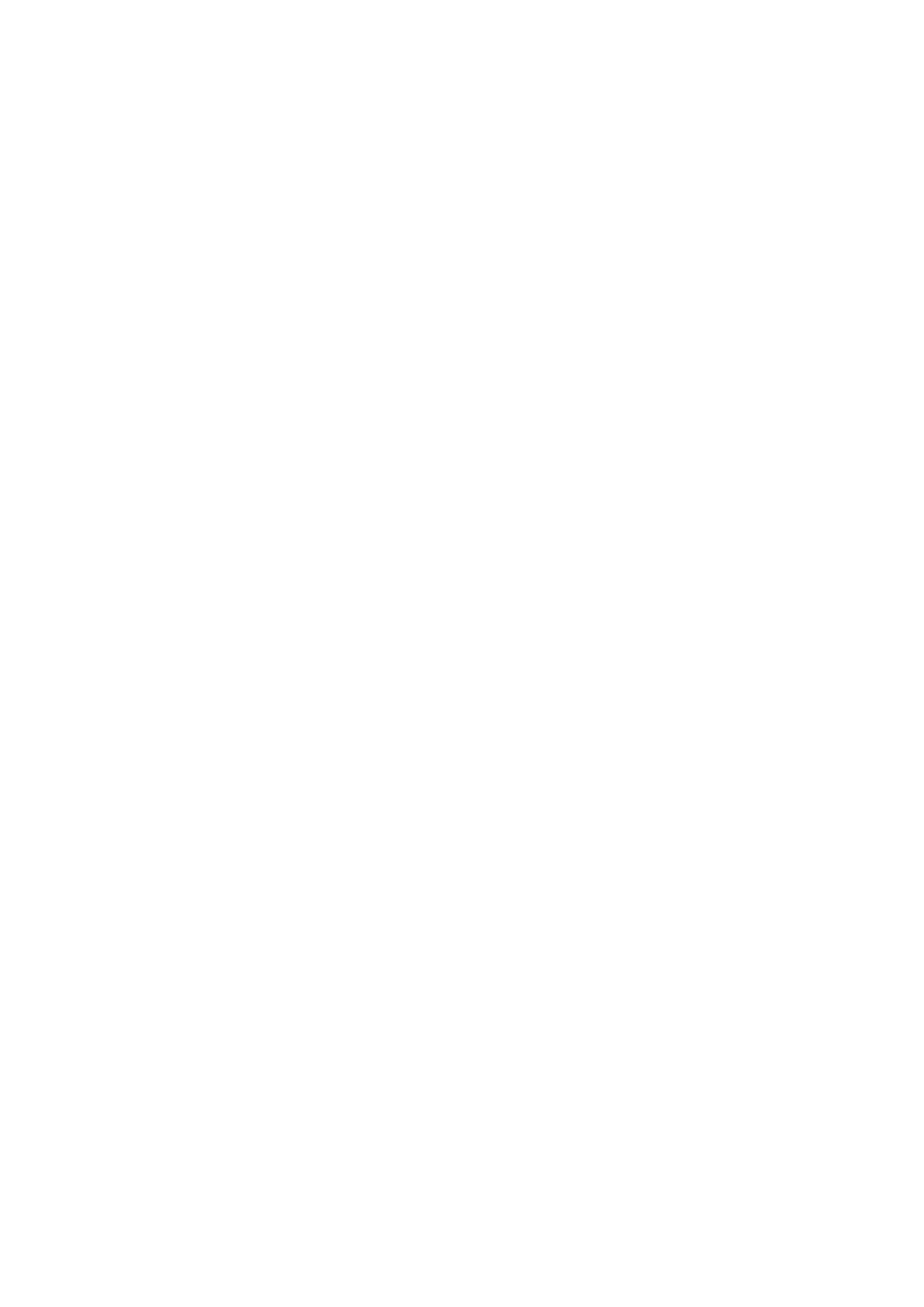# **Fishery Report 2017:** *Champsocephalus gunnari* **South Georgia (Subarea 48.3)**

# **Details of the fishery**

1. Mackerel icefish (*Champsocephalus gunnari*) grow rapidly to a maximum size of 55 cm, reaching a marketable size of 30 cm in three years. Icefish inhabit the shelf all around South Georgia and also at Shag Rocks, forming large aggregations. They feed on krill and their abundance has been linked to interannual variations in krill abundance. Spawning takes place in shallow water, with eggs laid on the seafloor. Larvae are pelagic and may be caught in coastal areas during late winter. Icefish predators include Antarctic fur seals (*Arctocephalus gazella*) and gentoo penguins (*Pygoscelis papua*).

2. Fishing for *C. gunnari* began in Subarea 48.3 in the late 1970s, with large catches taken by Eastern European vessels. Catches peaked in 1983 at a reported 178 000 tonnes. Following concerns about the depletion of stocks, CCAMLR closed the fishery in the early 1990s. The fishery was later reopened, but with a highly conservative catch limit, and was restricted to pelagic trawling to avoid impacts on non-target species. Conservation measures, including requirements to clean nets and ensure that they sink quickly, also reduced incidental mortality of birds. By-catch and incidental mortality is now low.

3. Currently, the fishing activity in Subarea 48.3 focuses on an area to the northwest of South Georgia. Vessels use pelagic trawls with a minimum mesh size of 90 mm. In recent years, the catch limit for this fishery has been between 1 500 and 5 000 tonnes, with up to four or five vessels operating. The fishery was conditionally certified as sustainable by the Marine Stewardship Council in 2010 and was recertified, condition-free, in 2016.

# **Reported catch**

4. In Subarea 48.3 a pelagic trawl fishery targets *C. gunnari.* The annual catch limit for this fishery is described in Conservation Measure (CM) 42-01 and for 2017 it was set at 2 074 tonnes (Table 1). The total catch of *C. gunnari* in 2017 was 66 tonnes.

5. Catch data from this fishery highlight heavy exploitation in the late 1970s and a peak in 1983 (Table 1). CCAMLR closed the bottom trawl fishery in the early 1990s. The fishery reopened as a pelagic trawl fishery in 1995. Catch limits have been set biennially since 2012. Catch limits are based on a precautionary harvest control rule, assuming there is no recruitment in the second year of the assessment period. Catch limits for the second year of an assessment period (e.g. 2017) are therefore always lower than those for the first year. Annual catches, relative to the catch limit, are variable depending on the extent of participation in the fishery. They are also influenced by both interannual variation in the icefish population abundance and the availability of fish to the fishery (i.e. changes in the location and depth of fish).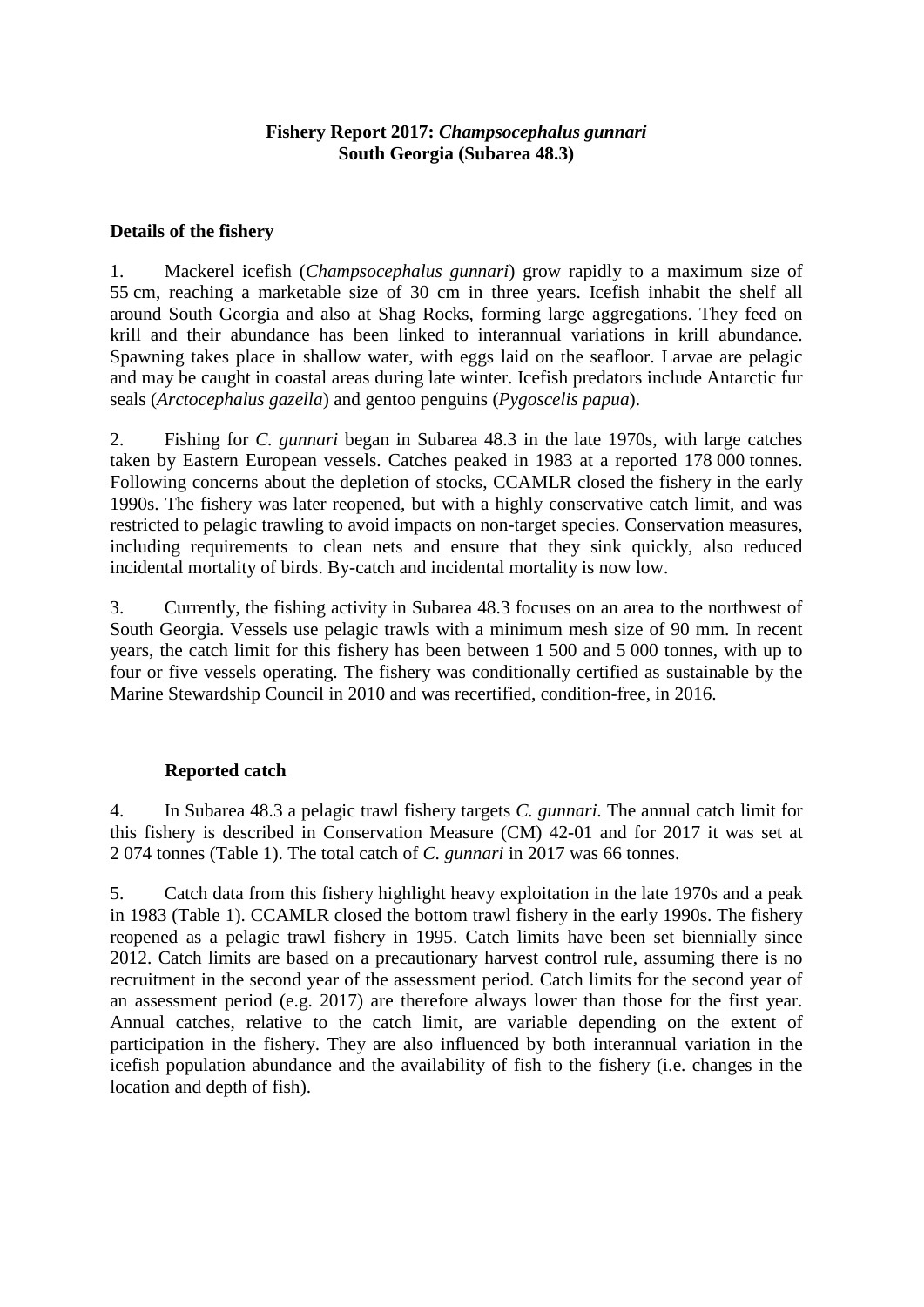| Season | Reported effort         | Catch limit      | Reported catch   |  |  |
|--------|-------------------------|------------------|------------------|--|--|
|        | (number of vessels)     | (tonnes)         | (tonnes)         |  |  |
| 1977   |                         |                  | 93595            |  |  |
| 1978   |                         |                  | 7472             |  |  |
| 1979   | L,                      |                  | 809              |  |  |
| 1980   |                         |                  | 8795             |  |  |
| 1981   |                         |                  | 27903            |  |  |
| 1982   |                         |                  | 54040            |  |  |
| 1983   |                         |                  | 178824           |  |  |
| 1984   |                         |                  | 35743            |  |  |
| 1985   |                         |                  | 628              |  |  |
| 1986   | L,                      |                  | 21008            |  |  |
| 1987   | L,                      |                  | 80586            |  |  |
| 1988   | 1                       | 35000            | 36054            |  |  |
| 1989   |                         | $\boldsymbol{0}$ | 3                |  |  |
| 1990   |                         | 8000             | 8135             |  |  |
| 1991   |                         | 26000            | 44               |  |  |
| 1992   |                         | $\overline{0}$   | 5                |  |  |
| 1993   |                         | 9200             | $\overline{0}$   |  |  |
| 1994   |                         | 9200             | 13               |  |  |
| 1995   |                         | $\boldsymbol{0}$ | 10               |  |  |
| 1996   |                         | 1000             | $\boldsymbol{0}$ |  |  |
| 1997   |                         | 1300             | $\overline{0}$   |  |  |
| 1998   | $\mathbf{1}$            | 4520             | 6                |  |  |
| 1999   | 1                       | 4840             | 265              |  |  |
| 2000   | $\overline{2}$          | 4036             | 4114             |  |  |
| 2001   | 5                       | 6760             | 960              |  |  |
| 2002   | 5                       | 5557             | 2667             |  |  |
| 2003   | $\overline{4}$          | 2181             | 1986             |  |  |
| 2004   | $\overline{7}$          | 2887             | 2683             |  |  |
| 2005   | $\overline{7}$          | 3574             | 200              |  |  |
| 2006   | 5                       | 2244             | 2169             |  |  |
| 2007   | 5                       | 4337             | 4345             |  |  |
| 2008   | 5                       | 2462             | 2491             |  |  |
| 2009   | 5                       | 3834             | 1834             |  |  |
| 2010   | 3                       | 1548             | $12*$            |  |  |
| 2011   | $\overline{c}$          | 2305             | $12*$            |  |  |
| 2012   | $\overline{\mathbf{3}}$ | 3072             | 999              |  |  |
| 2013   | 3                       | 2933             | 1370             |  |  |
| 2014   | $\overline{4}$          | 4635             | 33               |  |  |
| 2015   | $\overline{c}$          | 2695             | 277              |  |  |
| 2016   | $\mathbf{1}$            | 3461             | $\overline{2}$   |  |  |
| 2017   | $\mathbf{1}$            | 2074             | 66               |  |  |

Table 1: Catch history (commercial and research catches) for *Champsocephalus gunnari* in Subarea 48.3. (Source: STATLANT data for past seasons, and catch and effort reports for current season.)

\* Catches in 2010 and 2011 were primarily from the research surveys.

# **Illegal, unreported and unregulated (IUU) catch**

6. There has been no evidence of illegal, unreported and unregulated (IUU) fishing activity in this fishery.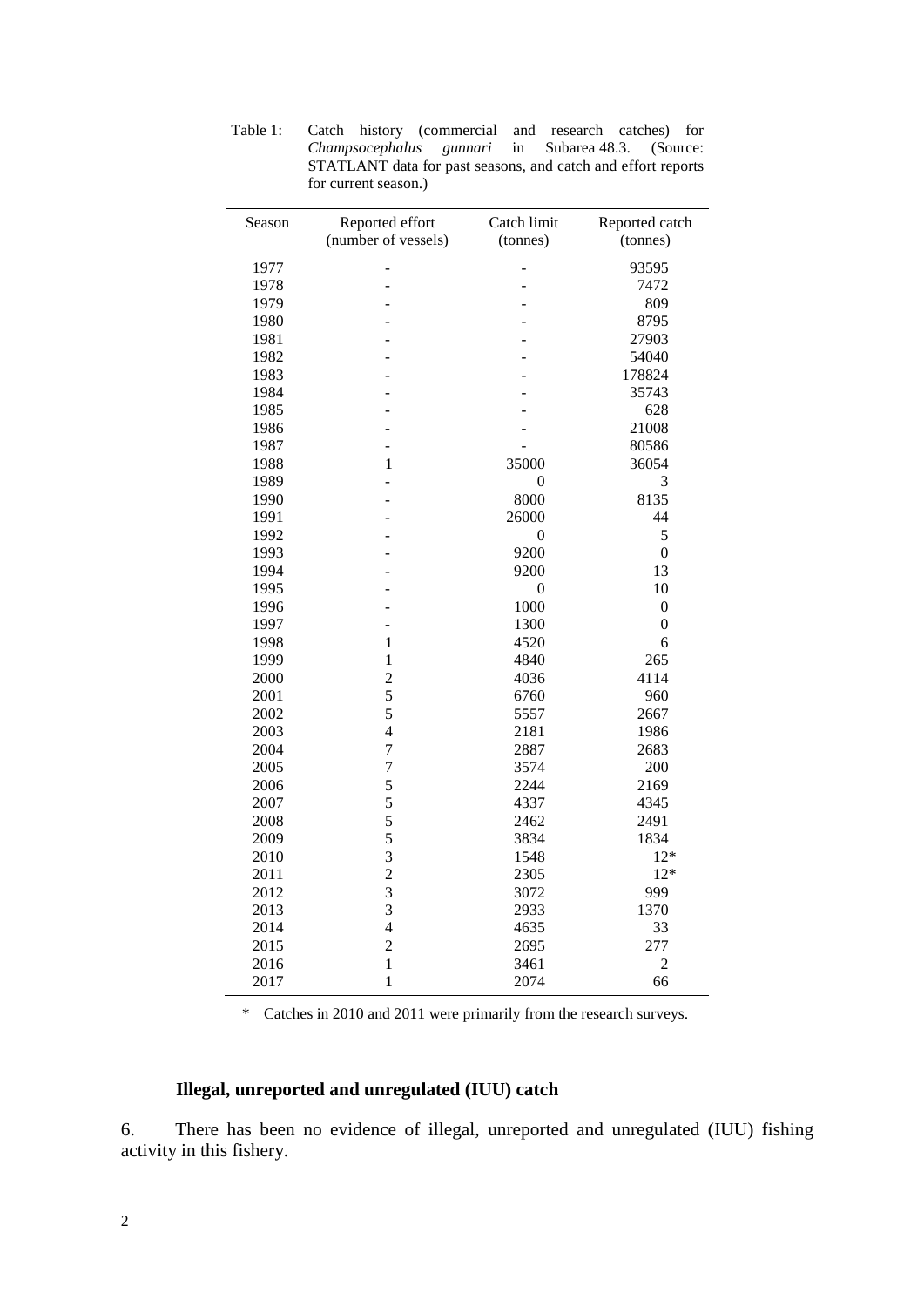### **Size distribution of the catches**

7. Length frequencies for *C. gunnari* from 2008 to 2017 are presented in Figure 1. These length-frequency distributions of catches are not standardised and hence the interannual variability shown reflects differences in fishing times, seasons, locations, gears and methods (e.g. research vs. commercial trawls) in addition to differences in the fished population. The data from 2010 and 2011 are primarily from a small number of research hauls.



Figure 1: Length frequencies for *Champsocephalus gunnari* in Subarea 48.3 from observer data showing the number of hauls (N) and the number of fish measured (n) in each season at the top of each panel. Note that in 2010 and 2011 data are primarily from research hauls.

### **Stocks and areas**

8. Within Subarea 48.3, *C. gunnari* is restricted to the shelf area generally shallower than 350 m. Differences in length distribution have been noted between Shag Rocks (rocky outcrops around 150 n miles to the northwest of South Georgia) and South Georgia, although these differences are not thought to represent separate stocks for stock assessment purposes. *Champsocephalus gunnari* is considered a semi-pelagic species; young (0+ and 1+) fish are found strictly in the pelagic zone, while adult fish move more towards the demersal zone.

### **Parameter estimation**

### **Estimation methods**

### Acoustic surveys

9. Previous acoustic studies have demonstrated that *C. gunnari* of all sizes/ages spend time in midwater and indicated that bottom trawl surveys significantly underestimate *C. gunnari* biomass (see WG-FSA-SAM-04/20). In 2017, there were no new estimates of standing stock available from acoustic surveys.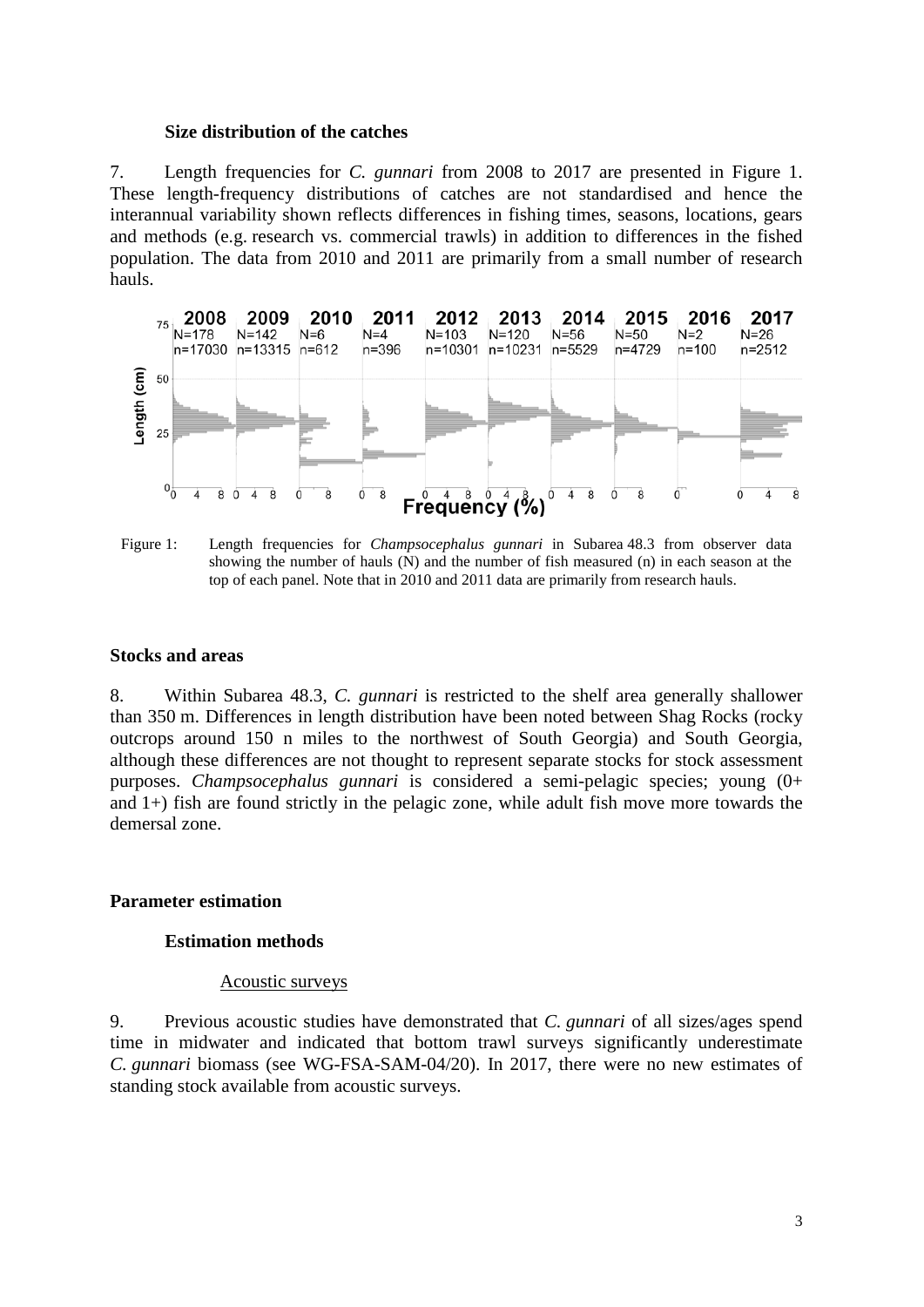## Trawl surveys

10. In January/February 2017, the UK undertook a random stratified bottom trawl survey of the South Georgia and Shag Rocks shelf (WG-FSA-17/44). The survey, the 18th of its type, employed the same trawl gear and survey design as previous UK surveys in Subarea 48.3, which have operated since 1986 (see WG-FSA-10/38 and 15/26). The 2017 survey covered the whole shelf area: 72 random and spatially stratified hauls were completed covering depths of between 100 and 350 m.

11. Overall estimated biomass of *C. gunnari* used in the assessment was 91 531 tonnes (WG-FSA-17/47). The estimate of survey biomass was well above average and the second highest since 2000.

### **Parameter values**

### Fixed parameters

12. In 2017 the growth parameters used in the assessment were those used by CCAMLR in previous years (Table 2). Abundance and length parameters were updated according to the 2017 survey results.

| 111 Dubulut 19.9.   |              |          |  |  |  |  |
|---------------------|--------------|----------|--|--|--|--|
| Component           | Parameter    | Value    |  |  |  |  |
| Natural mortality   | M            | 0.71     |  |  |  |  |
| <b>VBGF</b>         | K            | 0.17     |  |  |  |  |
| <b>VBGF</b>         | $t_0$        | $-0.58$  |  |  |  |  |
| <b>VBGF</b>         | $L_{\infty}$ | 55.7     |  |  |  |  |
| Length to mass      | A            | 0.000157 |  |  |  |  |
| $(\text{cm to } t)$ |              |          |  |  |  |  |
| Length to mass      | R            | 3.409    |  |  |  |  |
| Maturity range:     |              |          |  |  |  |  |
| 0 to full maturity  |              |          |  |  |  |  |

Table 2: Biological parameters assumed for *Champsocephalus gunnari* in Subarea 48.3.

### **Stock assessment**

13. The use of the length-based model to set catch limits for *C. gunnari* in Subarea 48.3 was endorsed at the 2010 meeting of the Working Group on Fish Stock Assessment (WG-FSA-10) (SC-CAMLR-XXIX, Annex 8, paragraph 5.164). The assessment used survey data on length densities and biomass density without the need to identify age-specific cohorts. Methods of aggregating the length distributions from multiple hauls using a mean of positive values (as previous assessments in this Subarea), or a sum (equivalent to a mean of all values) were considered by WG-FSA-17 (WG-FSA-17/51). It was agreed that the assessment should change to using the sum, which reduces the likelihood of overrepresenting young fish in the population length distribution when small fish are clustered in particular survey strata.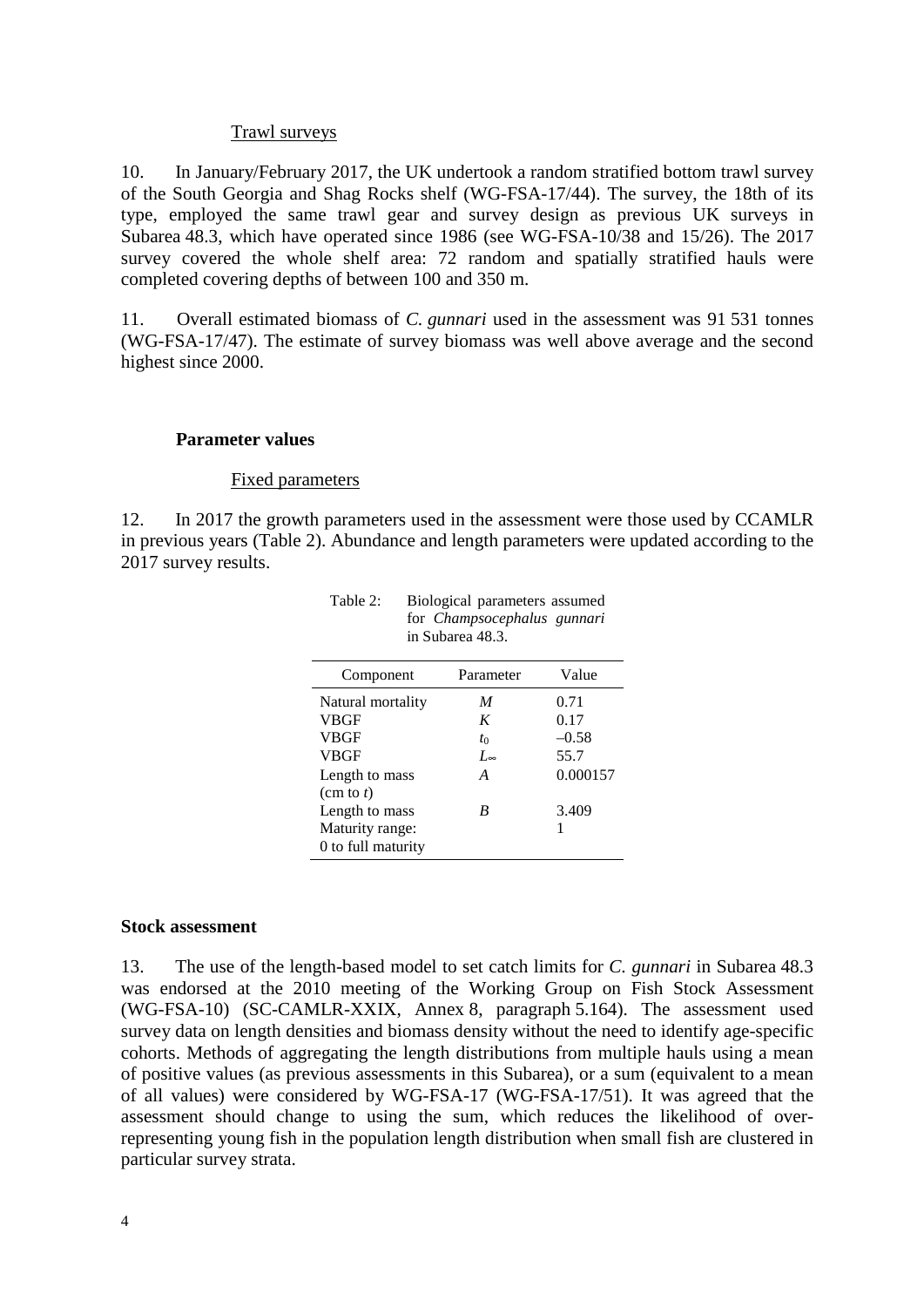14. Details of the 2015 stock assessment are set out in WG-FSA-15/25. The assessment in 2015 indicated that the stock was slightly above the average of the time series, with the median demersal biomass estimated at 59 081 tonnes, and a one-sided lower 95% confidence interval of 36 530 tonnes.

15. The CCAMLR harvest control rule, using a length-based approach, has been demonstrated to provide robust precautionary estimates of catch limits and exploitation rates for *C. gunnari* in Subarea 48.3 (WG-SAM-13/31 Rev. 1). Application of the method to the January 2015 demersal trawl survey indicates a catch limit for *C. gunnari* in Subarea 48.3 of 3 461 tonnes for 2016 and 2 074 tonnes for 2017.

### **By-catch of fish**

### **By-catch removals**

16. Table 3 lists catch limits and catches of the most common by-catch species: humped rockcod (*Gobionotothen gibberifrons*), marbled rockcod (*Notothenia rossii*), grey rockcod (*Lepidonotothen squamifrons*), South Georgia icefish (*Pseudochaenichthys georgianus*) and blackfin icefish (*Chaenocephalus aceratus*). By-catch is consistently low in this fishery (Table 3).

Table 3: Reported catch and catch limits for by-catch species (*Gobionotothen gibberifrons*, *Notothenia rossii*, *Lepidonotothen squamifrons*, *Pseudochaenichthys georgianus* and *Chaenocephalus aceratus*) in the fishery for *Champsocephalus gunnari* in Subarea 48.3 (see CM 33-01 for details). (Source: fine-scale data.)

| Season |       | Gobionotothen<br>gibberifrons<br>(tonnes) |       | Notothenia<br>rossii<br>(tonnes) |       | Lepidonotothen<br>squamifrons<br>(tonnes) | Pseudochaenichthys<br>georgianus<br>(tonnes) |                | Chaenocephalus<br>aceratus<br>(tonnes) |                  |
|--------|-------|-------------------------------------------|-------|----------------------------------|-------|-------------------------------------------|----------------------------------------------|----------------|----------------------------------------|------------------|
|        | Limit | Reported                                  | Limit | Reported                         | Limit | Reported                                  | Limit                                        | Reported       | Limit                                  | Reported         |
| 1999   | 1470  | $\theta$                                  | 300   | $\overline{0}$                   | 300   | $\boldsymbol{0}$                          | 300                                          | $<$ 1          | 2200                                   | <1               |
| 2000   | 1470  | $\boldsymbol{0}$                          | 300   | 0                                | 300   | $\boldsymbol{0}$                          | 300                                          | 0              | 2200                                   | $\boldsymbol{0}$ |
| 2001   | 1470  | $<$ 1                                     | 300   | $\overline{0}$                   | 300   | $\boldsymbol{0}$                          | 300                                          | 6              | 2200                                   | $\leq$ 1         |
| 2002   | 1470  | $<$ 1                                     | 300   | $<$ 1                            | 300   | $\boldsymbol{0}$                          | 300                                          | 5              | 2200                                   | 5                |
| 2003   | 1470  | 0                                         | 300   | $\boldsymbol{0}$                 | 300   | $\boldsymbol{0}$                          | 300                                          | 5              | 2200                                   | $<$ 1            |
| 2004   | 1470  | $\overline{0}$                            | 300   | $\boldsymbol{0}$                 | 300   | $\boldsymbol{0}$                          | 300                                          | 3              | 2200                                   | <1               |
| 2005   | 1470  | $<$ 1                                     | 300   | $\leq$ 1                         | 300   | $<$ 1                                     | 300                                          | 25             | 2200                                   |                  |
| 2006   | 1470  | $\overline{0}$                            | 300   | 1                                | 300   | $\boldsymbol{0}$                          | 300                                          | 6              | 2200                                   | $<$ 1            |
| 2007   | 1470  | $<$ 1                                     | 300   | $<$ 1                            | 300   | 0                                         | 300                                          | $\leq$ 1       | 2200                                   | $\boldsymbol{0}$ |
| 2008   | 1470  | $\leq$ 1                                  | 300   | $\leq$ 1                         | 300   | $\overline{0}$                            | 300                                          | $<$ 1          | 2200                                   | <1               |
| 2009   | 1470  | $<$ 1                                     | 300   | $<$ 1                            | 300   | $\boldsymbol{0}$                          | 300                                          | $\leq$ 1       | 2200                                   | $<$ 1            |
| 2010   | 1470  | $<$ 1                                     | 300   | $\leq$ 1                         | 300   | $\overline{0}$                            | 300                                          | $\leq$ 1       | 2200                                   | $\overline{0}$   |
| 2011   | 1470  | $\overline{0}$                            | 300   | $\leq$ 1                         | 300   | $\overline{0}$                            | 300                                          | $\leq$ 1       | 2200                                   | $\overline{0}$   |
| 2012   | 1470  | $<$ 1                                     | 300   | $<$ 1                            | 300   | 24                                        | 300                                          | $<$ 1          | 2200                                   | $\leq$ 1         |
| 2013   | 1470  | $<$ 1                                     | 300   | $<$ 1                            | 300   | $<$ 1                                     | 300                                          | $\leq$ 1       | 2200                                   | $<$ 1            |
| 2014   | 1470  | $<$ 1                                     | 300   | 2                                | 300   | $\boldsymbol{0}$                          | 300                                          | $\overline{c}$ | 2200                                   |                  |
| 2015   | 1470  | $\theta$                                  | 300   | $\boldsymbol{0}$                 | 300   | $\boldsymbol{0}$                          | 300                                          | 0              | 2200                                   | $<$ 1            |
| 2016   | 1470  | $\theta$                                  | 300   | 0                                | 300   | $\boldsymbol{0}$                          | 300                                          | 0              | 2200                                   | $<$ 1            |
| 2017   | 1470  |                                           | 300   | 3                                | 300   | $\overline{2}$                            | 300                                          |                | 2200                                   | $\mathbf{1}$     |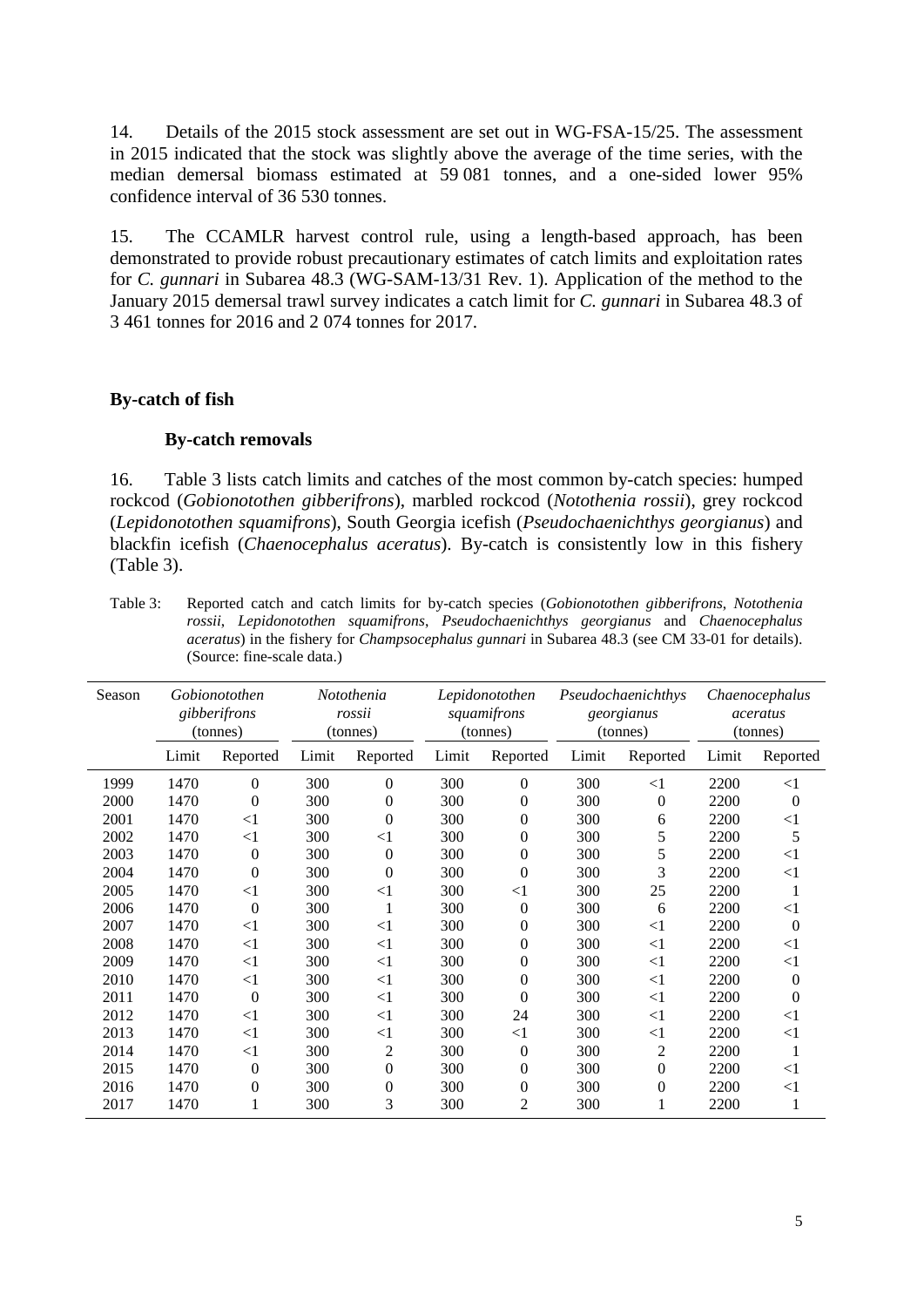### **Mitigation measures for by-catch**

17. The by-catch limits are set out in CM 33-01 and specific by-catch related move-on rules (whereby a vessel must move at least 5 n miles from a location where significant amounts of by-catch were hauled) are detailed in CM 42-01, paragraph 6.

### **Incidental mortality of seabirds and marine mammals**

### **Incidental mortality reported**

18. The incidental mortality rates for grey-headed albatross (*Thalassarche chrysostoma*), black-browed albatross (*T. melanophrys*) and white-chinned petrel (*Procellaria aequinoctialis*) are presented in Table 4. There were three incidental mortalities reported in 2017, all of which were white-chinned petrels.

| Fishing<br>season | Trawls<br>observed | <i>Thalassarche</i><br>chrysostoma | T. melanophrys | Procellaria<br>aequinoctialis | Other          |
|-------------------|--------------------|------------------------------------|----------------|-------------------------------|----------------|
| 2001              | 350                | 5                                  | 46             | 41                            |                |
| 2002              | 431                |                                    | 18             | 49                            | 1              |
| 2003              | 182                | 1                                  | 7              | 31                            |                |
| 2004              | 238                | 1                                  | 26             | 59                            | 1              |
| 2005              | 277                |                                    | 9              | 1                             | 1              |
| 2006              | 587                |                                    | 11             | 21                            | 1              |
| 2007              | 391                | 1                                  | $\overline{2}$ | 3                             |                |
| 2008              | 247                |                                    |                | 3                             | $\overline{c}$ |
| 2009              | 174                |                                    | 6              | 5                             |                |
| 2010              | 69                 |                                    |                | 1                             | 1              |
| 2011              | 5                  |                                    |                |                               |                |
| 2012              | 106                |                                    |                |                               |                |
| 2013              | 61                 |                                    |                | 2                             |                |
| 2014              | 29                 |                                    |                |                               |                |
| 2015              | 49                 |                                    |                |                               |                |
| 2016              | 16                 |                                    |                |                               |                |
| 2017              | 32                 |                                    |                | 3                             |                |

Table 4: Number of birds killed in the trawl fishery in Subarea 48.3.

### **Identification of levels of risk**

19. The level of risk of incidental mortality of birds in Subarea 48.3 remains at category 5 (high) (SC-CAMLR-XXX, Annex 8, paragraph 8.1).

# **Mitigation measures for incidental mortality of seabirds and marine mammals**

20. CM 25-03 applies to this fishery. It sets out technical measures to minimise bird by-catch and relates to: net monitoring cables, vessel lighting, discarding of offal, net cleaning, net sinking (nets are most likely to trap birds when they are on the surface of the water) and streamer lines (bird scarers).